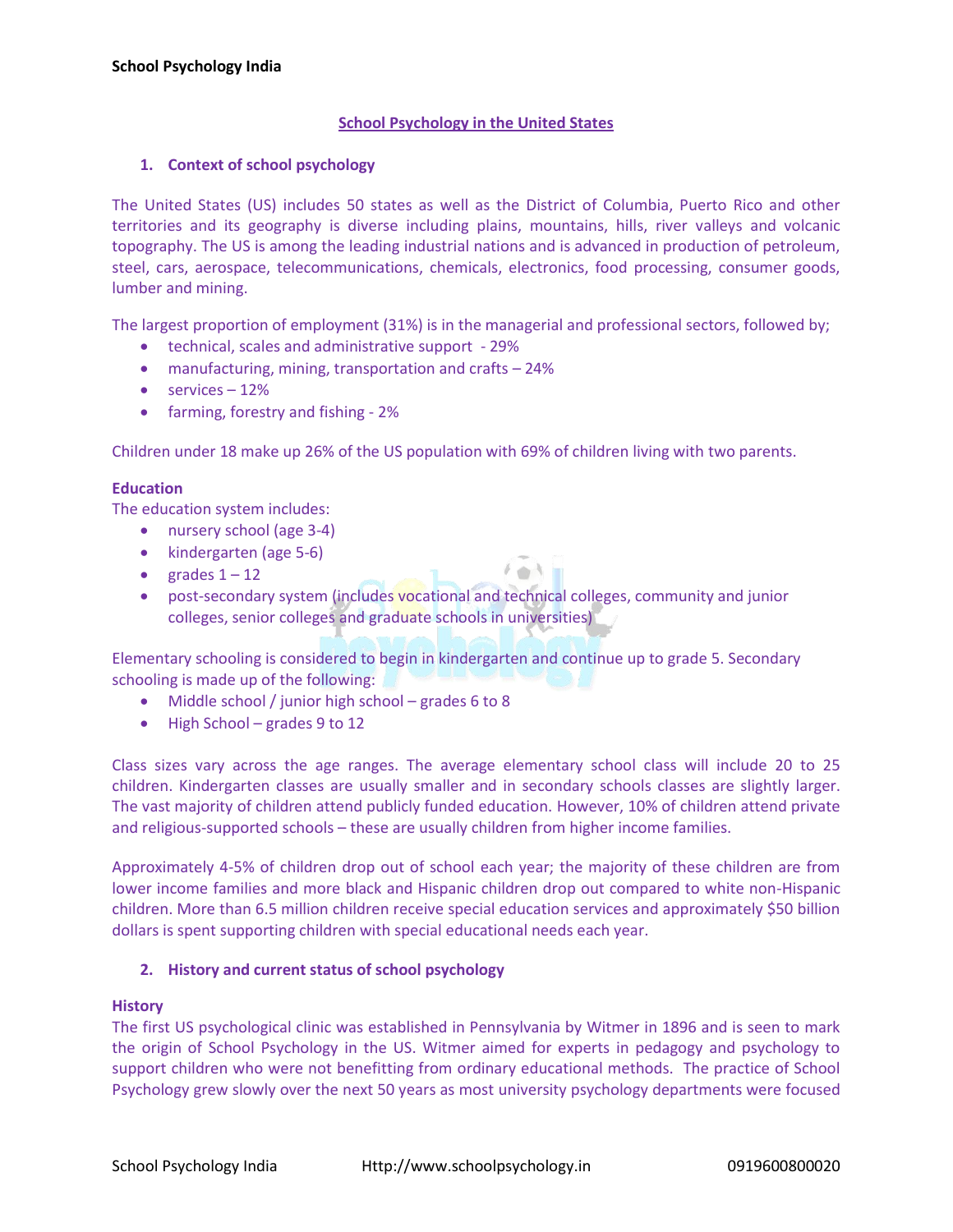#### **School Psychology India**

on experimental rather than applied psychology. Arnold Gessel held the first title of 'School Psychologist' in 1915. Standards for training and licensing School Psychologists did not begin until the 1920s where it started in New York. Four key national conferences were held between 1950 and 2002 to consider the future of the profession of School Psychology and how to maximize the benefits for children and schools.

#### **Current Status**

The American Psychological Society and the National Association of School Psychologists define school psychology as involving 'the science and practice of psychology with children, youth, families, learners of all ages and the schooling process' involving 'a range of psychological assessment, intervention, prevention, health promotion and program development' at the individual and systems level. In 2005 there were 32,300 School Psychologists at work in the US.

The level of qualification of a School Psychologist can vary. The following figures indicate the percentage of School Psychologists with various qualifications:

- 41% master's degree
- 28% specialist degree
- 30% doctoral degree

### **3. Infrastructure of school psychology**

#### **Organizations**

There are two key organizations in the US that most School Psychologists are members of, these are the American Psychological Association (Division of School Psychology) and the National Association of School Psychologists.

Other important organizations related to the training of School Psychologists include:

- Council of Directors of School Psychology Programs
- National Association of State Consultants in School Psychology
- Society for the Study of School Psychology
- Trainers of School Psychology

#### **Laws and Regulations**

School Psychologists need to be credentialed and most state departments of education regulate the practice of School Psychology. A national certification process allows School Psychologists to become certified and licensed to work across states.

School Psychology practice is influenced by federal legislation such as the Civil Rights Act (1964), Individuals with Disabilities Education Act, Rehabilitation Act (1973), Family Education Rights and Privacy Act (1974), No Child Left Behind (2002).

School Psychologists must follow the standards governing professional, scientific, educational and ethical issues of practice set out by the American Psychological Association and the standards set out by the National Association of School Psychologists.

#### **Journals and Newsletters**

There are four key professional journals in the US:

Journal of School Psychology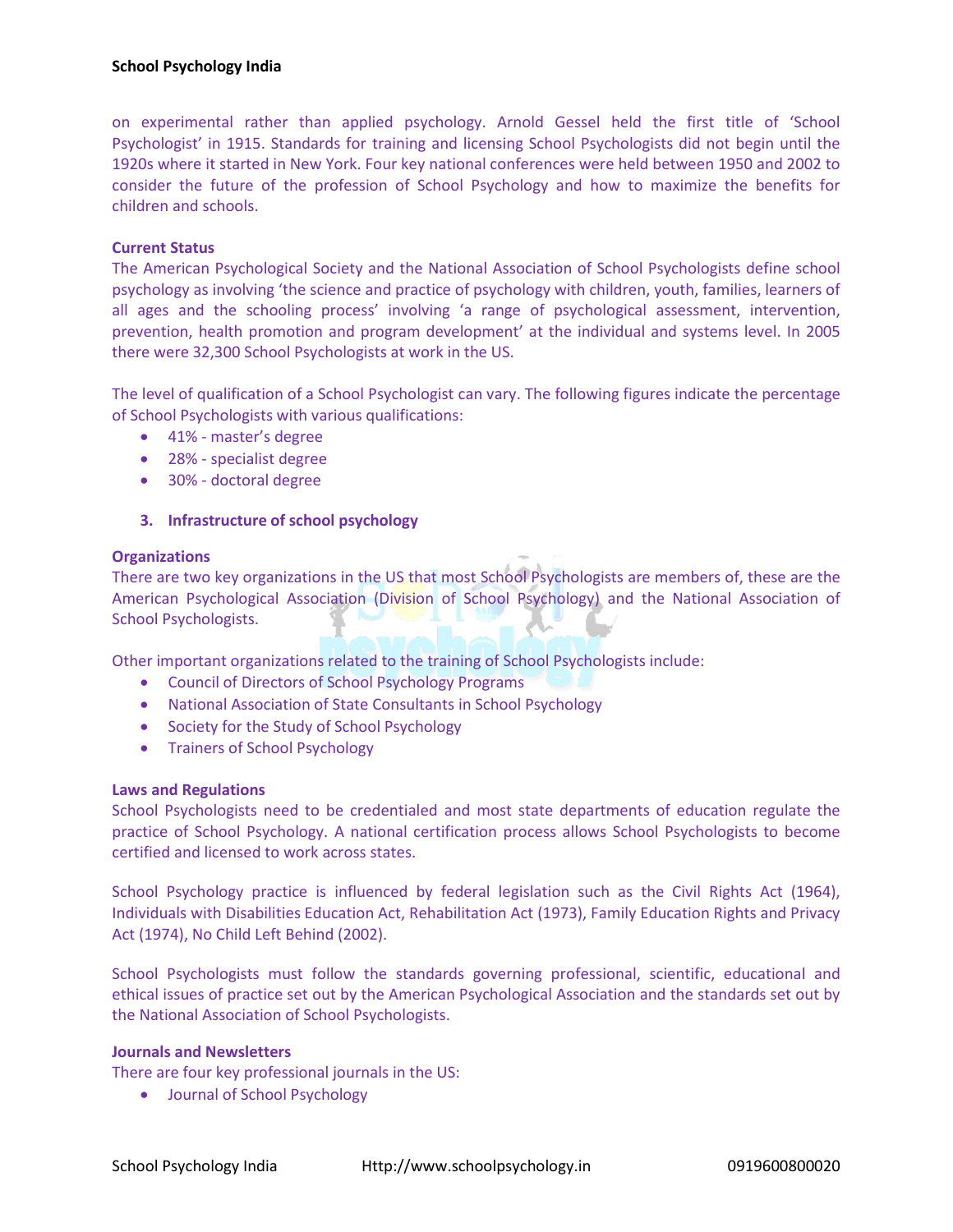### **School Psychology India**

- School Psychology Quarterly
- Psychology in the Schools
- School Psychology review

In addition, many School Psychologists also refer to the following publications:

- The California School Psychologist
- School Psychology International
- Canadian Journal of School Psychology
- Journal of Applied School Psychology

Newsletters from the National Association of School Psychologists and the Division of School Psychology also contribute to sharing information within the profession

### **4. Preparation of school psychologists**

Approximately 8500 students are enrolled in training for School Psychology. There are 218 postgraduate programs for training and students can graduate with a masters, specialist or doctorate degree. A master's degree takes 1-2 years, a specialist degree takes 3 years including a 1 year internship and a doctoral degree involves a 4 to 6 year program including 3 years of coursework, a 1 year internship and a dissertation. There are no set entry requirements for graduate programs in School Psychology apart from the need to have an undergraduate degree. Some students have experience in teaching or other work with children but this is not necessarily a requirement.

School Psychologists work in public and private schools, special schools, centers and private practice with the majority being employed in a public school setting. A small number of School Psychologists work in private schools, universities, medical services and research settings. Salaries can range from \$54,000 to \$96,000.

Standards for the training of School Psychologists are set by the National Association of School Psychologists and the American Psychological Association. The National Association of School Psychologists standards require students to be trained in data-based decision making and accountability, consultation and collaboration, effective instruction and development of cognitive/academic skills, socialization and development of life skills, student diversity in development and learning, school and systems organization, policy development, prevention, crisis and mental health, home/school/community collaboration, research and evaluation, school psychology practice and development and information technology. These standards emphasis academic knowledge, assessment and intervention services, a focus on children and youth, interpersonal skills, professional decisionmaking and knowledge of research and statistics.

Some US School Psychologists believe that training should have a strong focus on research and School Psychologists should work as scientist-practitioners. However, this view is not held by all. There is also a lack of agreement on whether School Psychology fits within the field of Psychology or the field of Education.

### **5. Roles, functions, and responsibilities of school psychologists**

School Psychology Services can be delivered in different ways. The following provides an overview of each: